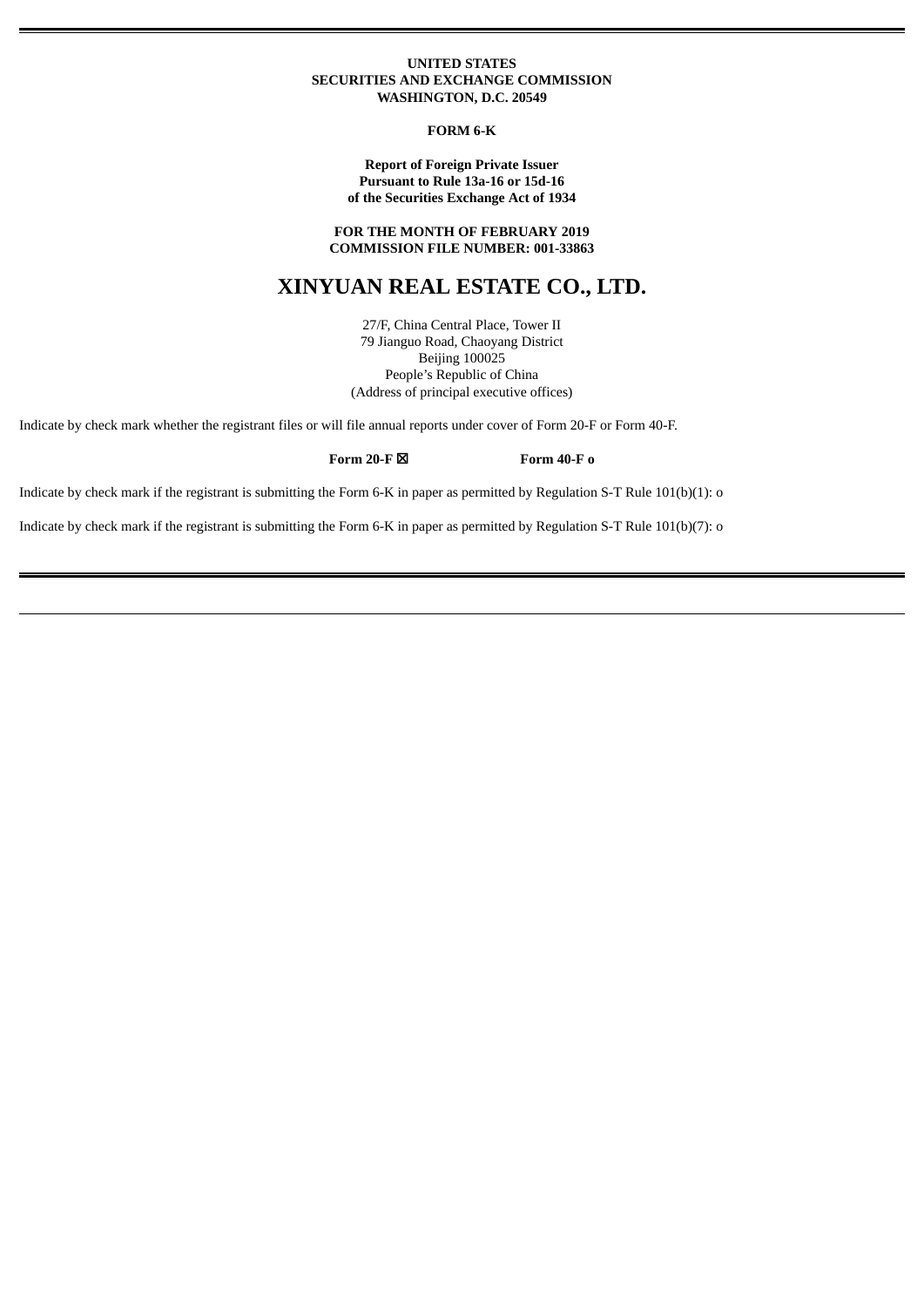# **TABLE OF CONTENTS**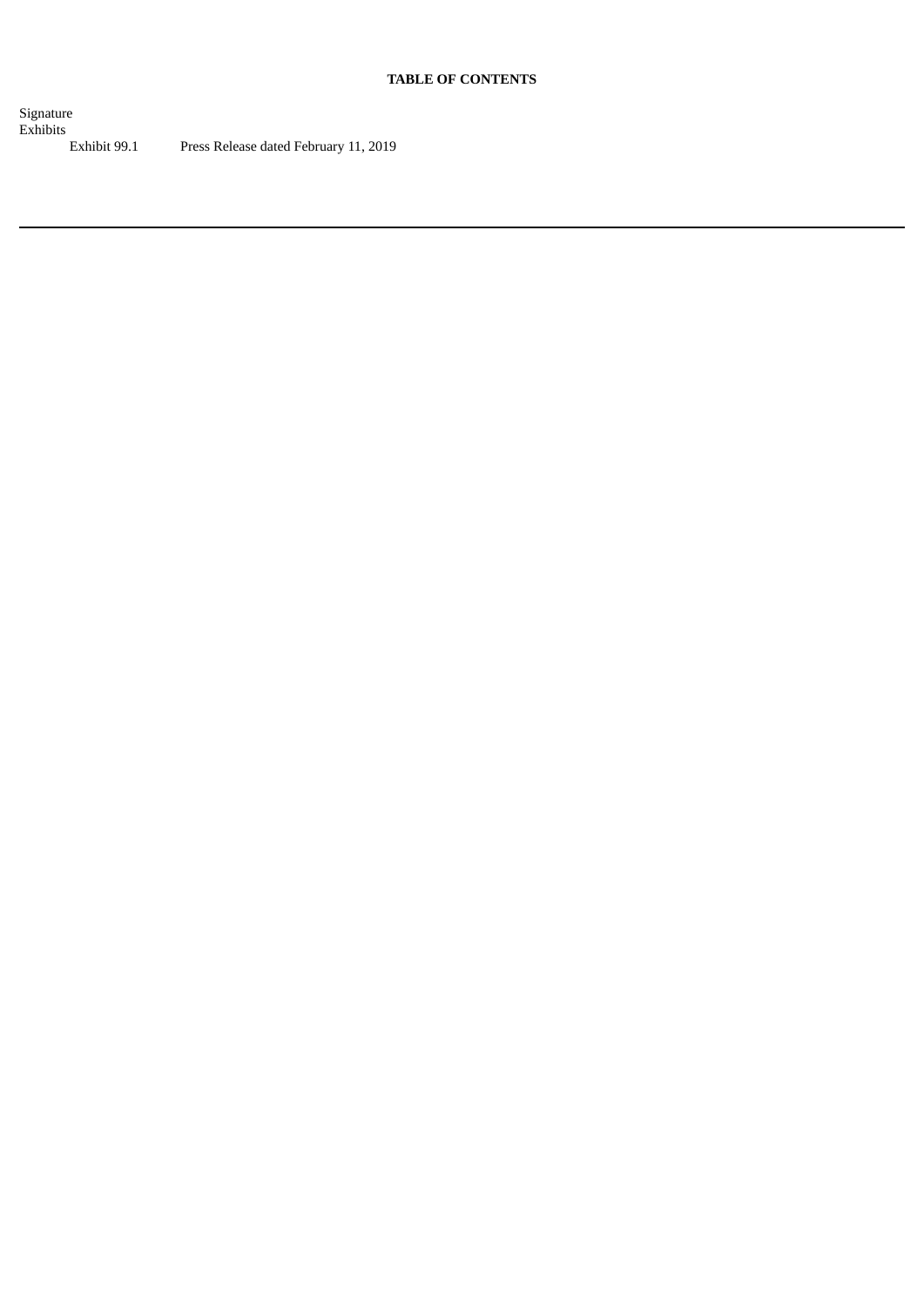# **SIGNATURE**

Pursuant to the requirements of the Securities Exchange Act of 1934, the registrant has duly caused this report to be signed on its behalf by the undersigned, thereunto duly authorized.

XINYUAN REAL ESTATE CO., LTD.

By: /s/ Xuefeng Li

Name: Xuefeng Li<br>Title: Interim Chie Interim Chief Financial Officer

Date: February 11, 2019